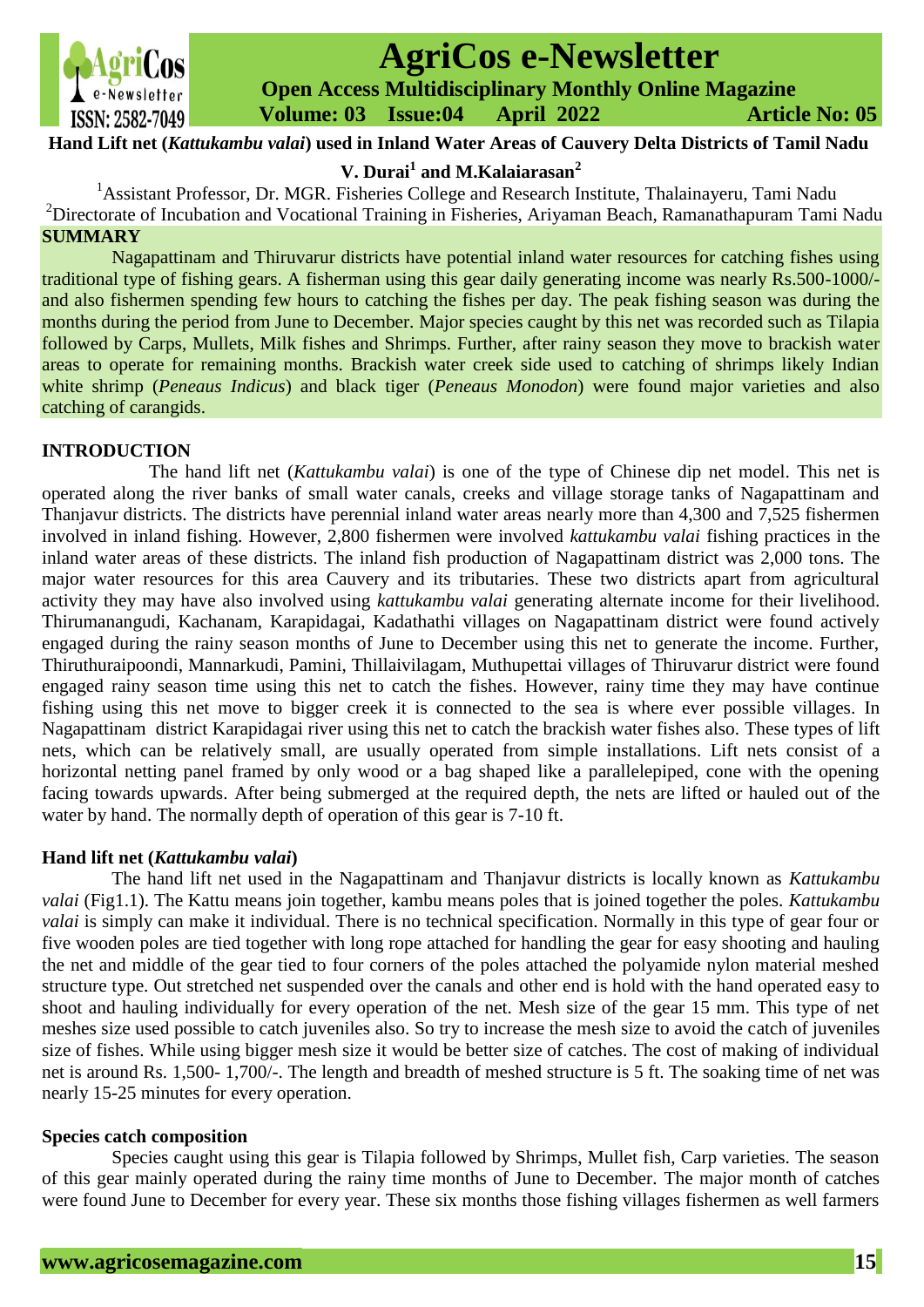are engaged using this gear to generate alternate income for their livelihood. Species caught 50% of contributed Tilapia, 20% of shrimp, 20% of mullet fish and 10 % of carp varieties.

**Table1. Species catch details** 

| Sr. | <b>Species</b> | Average mean catch | <b>Catching size</b> |  |
|-----|----------------|--------------------|----------------------|--|
| No. |                | (in kgs)           |                      |  |
| 1.  | Tilapia        | $3-5$ kg           | 100 gm to $1.5$ kg   |  |
| 2.  | Shrimp         | $2-3$ kg           | $15 - 20$ gm         |  |
| 3.  | Mullet         | $4.0$ kg           | $500 \text{ gm}$     |  |
| 4.  | Carps          | $3.0$ kg           | 250-750 gm           |  |
| 5.  | Milk fish      | $3.0$ kg           | 350-500 gm           |  |



**1. Shooting 2. Soaking**





**3. Hauling 4. Collecting the fishes Fig.1. Operation of hand lift net**

## **CONCLUSION**

Both districts fishermen were engaged this type of traditional fishing methods. Using of this type of gear through generating the alternate income for their livelihood during the winter months. To increase the mesh size even gets better size of catches and also avoids the catch of smaller size young ones. Further, focus on the brackish water creek side area fishing and to improve the gear design and permanent structure like Chinese dip nets used in Kerala backwaters. Marketing of fishes is very easy to selling while gear operating area itself.

## **REFERENCES**

| Chandrasekar, V.S., S.Murali Gopal, A.Vidhyavathi, G.Jayanthi, R.Sathy and Nikita Gopal. | 2020.              |  |
|------------------------------------------------------------------------------------------|--------------------|--|
| Economics Valuation of Chinese Dip Net Fishing on the Vembanad Lake -                    | using Market Price |  |
| Approach. Int.J.Curr.Microbiol.App.Sci.9(07): 2365-2372.                                 |                    |  |

FAO 2022. Fishing Gear types. Shore-operated stationary lift nets. Technology Fact Sheets. Fisheries and Aquaculture Division [online]. Rome. Updated 2008-10-21